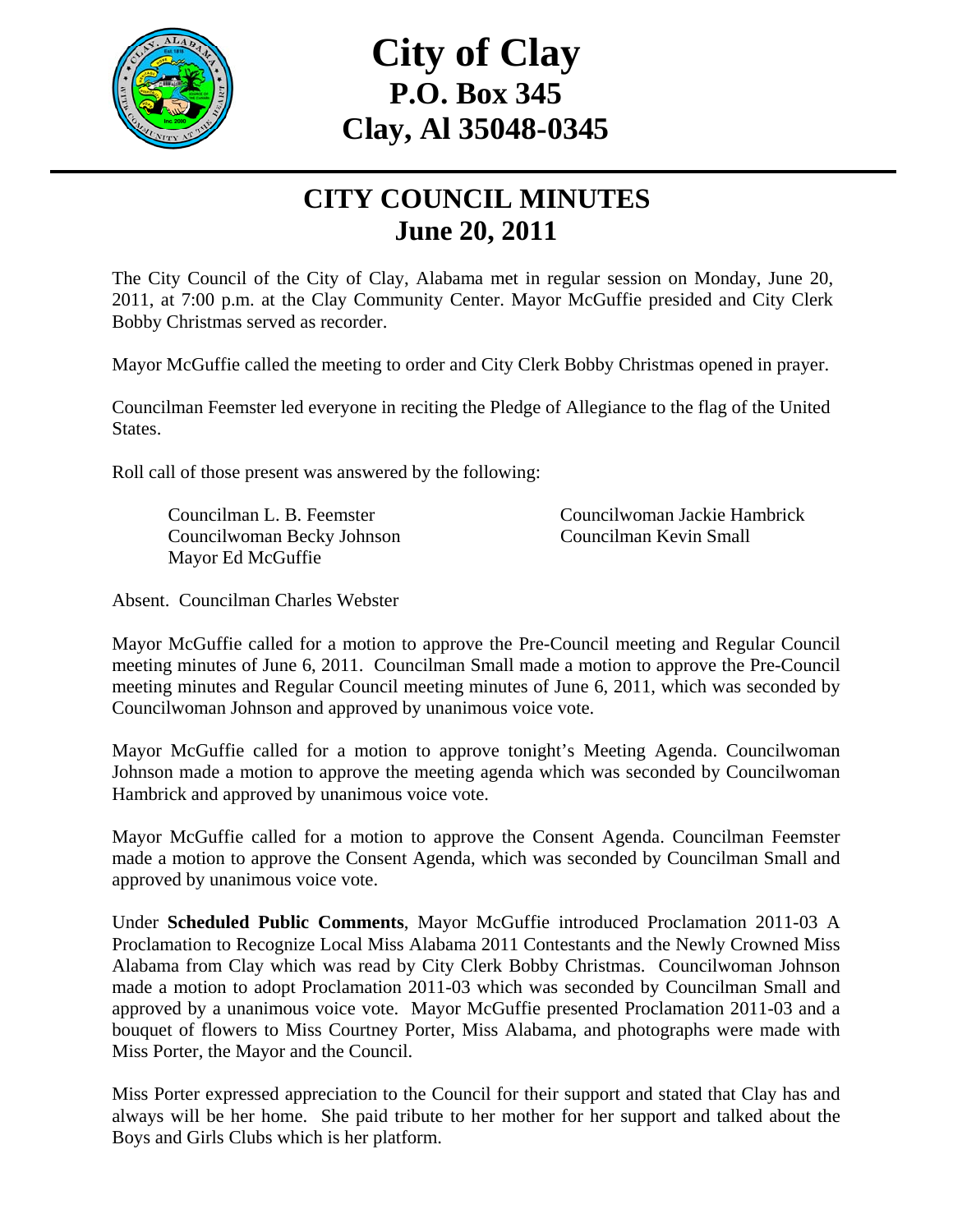

Mayor McGuffie recognized Mr. Lynn Burch, Building Inspections Superintendent, and Mr. Joel Eliason, Nimrod Long and Associates, for the opening of the bids for the Cosby Lake Park Phase 1 Bridges. Mr. Burch received the bids from the City Clerk and verified that they were properly received and sealed. Councilman Feemster requested that Mr. Eliason outline the scope of the work. Mr. Eliason explained that this was for Phase 1 of the Cosby Lake improvements to construct a bridge over the spillway and a boardwalk over the opposite end of the lake. He further explained that there were two alternates being (1) the cost to provide all labor materials and equipment to install a five foot wide concrete sidewalk, guardrail and landscaping at the residential right-of-way and (2) the cost to provide all labor, materials and equipment to install a rail fence. Mr. Eliason and Mr. Burch announced the following bids:

| <b>Contractor:</b>    | <b>Bond:</b> | <b>Base Bid:</b> | Bid Alt $#1$ : | Bid Alt $#2$ : |
|-----------------------|--------------|------------------|----------------|----------------|
| Coston                | Yes          | \$213,940.00     | \$24,290.00    | \$7,749.00     |
| Richardson            | Yes          | \$174,000.00     | \$84,000.00    | \$10,500.00    |
| <b>Battle Miller</b>  | Yes          | \$175,700.00     | \$89,480.00    | \$18,450.00    |
| <b>KW Raines</b>      | Yes          | \$227,871.00     | \$86,611.40    | \$11,808.00    |
| <b>Nature Bridges</b> | Yes          | \$174,869.18     | \$54,378.44    | \$6.025.00     |

Mayor McGuffie noted that there were eleven invitations to bid sent out and the above five contractors responded. He stated these bids would be researched and awarded at the next meeting.

Councilman Feemster asks if the alternate bids were free standing and whether another contractor other that the low bidder for the base bid could do the alternate bids. Mayor McGuffie stated this would be researched and determined before awarding the bids.

Under **Reports from Standing Committees** Councilman Feemster was recognized for a report from the **Public Safety Committee**. He stated that there had been complaints about activities at Cosby Lake after dark to include shooting fireworks. He stated he has asks Deputy Scott and the reserve deputies to spend more time at the lake after dark and especially during the coming  $4<sup>th</sup>$  of July holidays.

Clay Deputy Terry Scott was recognized and reported that there had been few burglaries in the city recently. He asks everyone to call and report anything that did not look right in their neighborhoods to the Sheriff's Department Dispatch number. Also, Deputy Scott stated he hoped to have some information soon on Neighborhood Watch and other programs that could benefit the citizens of Clay.

Councilwoman Hambrick was recognized for a report from the **Committee on Community Development, Environmental, Historical, Library and Seniors**. She encouraged everyone to bring their children to the Summer Reading Program being sponsored by the Library. Also, she announced that an auction would be held on July 30 at 2:30 p.m. to raise funds to build a fence around the Wear Cemetery where Mr. Samuel Wear, a Revolutionary War veteran, is buried. She requested donations from everyone for this fund raiser.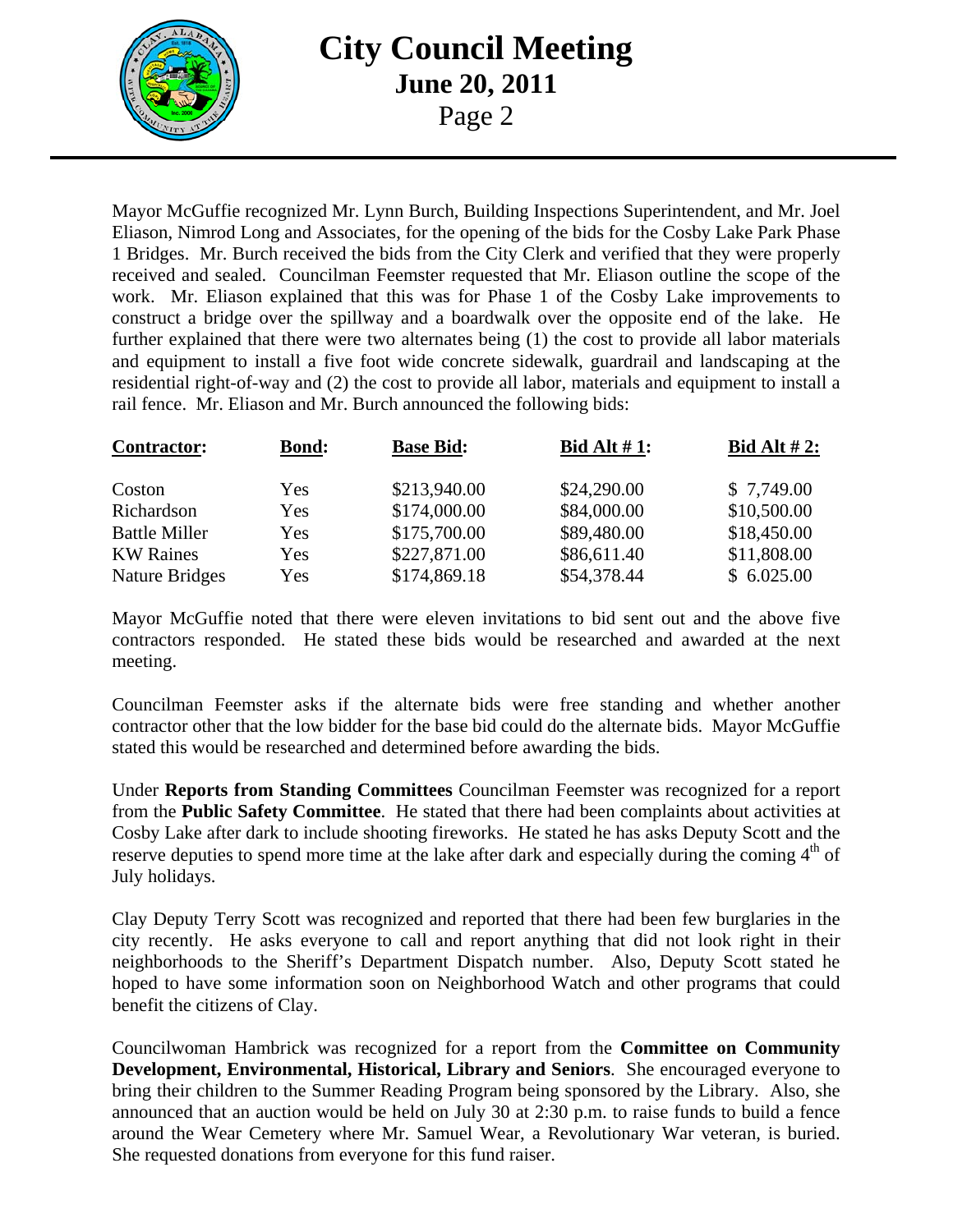

Under **Committee on Annexation, Business, Census, Planning & Zoning and Schools**, Councilwoman Johnson was recognized and reported that there would be a community wide singing at the Community Center Saturday night at 6:00 p.m. Also, school is out for the summer causing lighter traffic around the schools.

Councilwoman Johnson introduced Mr. Ronnie Dixon as the Interim Executive Director for the Clay Pinson Chamber of Commerce. Mr. Dixon stated he was excited to represent the Chamber of Commerce and there were a lot of opportunities in our region. He stated he would not favor Clay or Pinson over the other and wanted to represent this area to bring growth. He stated the current focus was on the Butterbean Festival which is next on the calendar and would be Labor Day weekend. Mr. Dixon reported that the Chamber of Commerce luncheon would be tomorrow at the Community Center and there would be a speaker on the environmental impact of the Northern Beltline.

Councilman Small was recognized for a report from the **Committee on Building Inspections, Sanitation, Streets and Utilities**. Councilman Small reported that a representative from the State of Alabama Fisheries inspected Cosby Lake and has recommended purchasing some grass carp fish to help clean up the algae in the lake. Councilman Small further stated that it was recommended that a mesh system be installed at the spillway to keep the fish from jumping over the spillway. Councilman Small made a motion to set aside up to \$1,000 to build a mesh system at the spillway to retain the fish. Councilwoman Hambrick seconded the motion which was approved by a unanimous voice vote.

Councilman Small reported that he receives a stack of completed work orders periodically from the Public Works Department showing how much they are doing around the city. Also, Councilman Small told about an encounter he had with a citizen who has made some suggestions to him that he thought were some good ideas. He asks everyone to let their neighborhood associations know that the Council members are available to attend their meetings.

Councilman Webster was not present for a report from the **Parks and Recreation Committee**.

Under **Reading of Petitions, Applications, Complaints, Appeals, Communications, etc.** Mayor Mayor McGuffie announced there was nothing to report.

Under the **City Clerk's Report**, City Clerk Bobby Christmas reported that the account balances in the 4  $\&$  5 Cent Gasoline Fund = \$46,636.32; 7 Cent Gasoline Fund = \$69,969.40 AmFund Account =  $$527,000.00$ ; Capital Improvement Fund =  $$83,181.60$ ; Concession Stand = \$7,306.65; Contractors Bond = \$43,375.76; General Fund = \$526,802.47; Library Fund = \$7,443.63; and Senior Citizens Fund = \$11,751.57.

Under **Resolutions, Ordinances, Orders and Other Business** Mayor McGuffie called for a motion to enter into Unanimous Consent. Councilman Feemster made a motion to suspend the regular rules of order and enter into Unanimous Consent which was seconded by Councilwoman Small.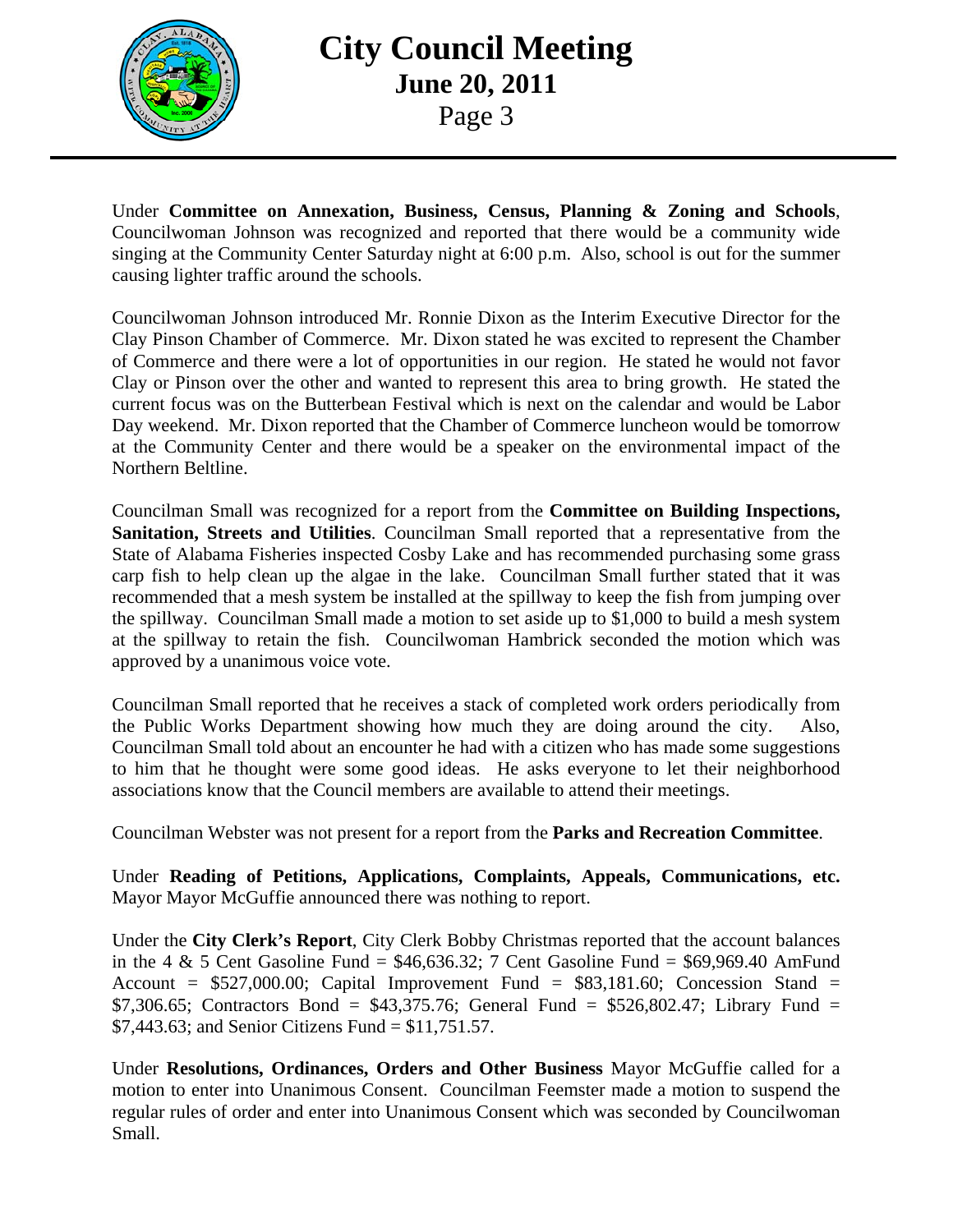

That the motion was put before the Council and a roll call vote was conducted with the results as follows:

Yeas: Council members Feemster, Hambrick, Johnson, Small and Mayor McGuffie

Nays: None

Mayor McGuffie introduced Proclamation 2011 – 03, A Proclamation to Recognize Local Miss Alabama 2011 Contestants and the Newly Crowned Miss Alabama from Clay, which was read by City Clerk Bobby Christmas.

Councilwoman Johnson made a motion to approve Proclamation  $2011 - 03$  which was seconded by Councilman Small.

That the motion was put before the Council and a roll call vote was conducted with the results as follows:

Yeas: Council members Feemster, Hambrick, Johnson, Small and Mayor McGuffie

Nays: None

Mayor McGuffie introduced Resolution 2011 – 15, A Resolution Providing for the City of Clay's Participation in the "Sales Tax Holiday" as Authorized by Act No. 2006-574, which was read by City Clerk Bobby Christmas.

Councilwoman Johnson made a motion to approve Resolution 2011 – 15 which was seconded by Councilwoman Hambrick.

That the motion was put before the Council and a roll call vote was conducted with the results as follows:

Yeas: Council members Feemster, Hambrick, Johnson, Small and Mayor McGuffie

Nays: None

Mayor McGuffie introduced Resolution 2011 – 16, A Resolution to Award Bids for the Construction of a Concession Stand at the Athletic Complex, which was read by City Clerk Bobby Christmas.

Councilman Small made a motion to approve Resolution 2011 – 16 which was seconded by Councilwoman Johnson.

Councilman Feemster questioned the labor for framing or block laying and the items where the bids were not awarded. Mr. Burch stated that initially the labor for laying block was going to be by volunteers but they had backed out. Councilman Feemster stated his concern that the work is completed based on the budget amount approved for this project.